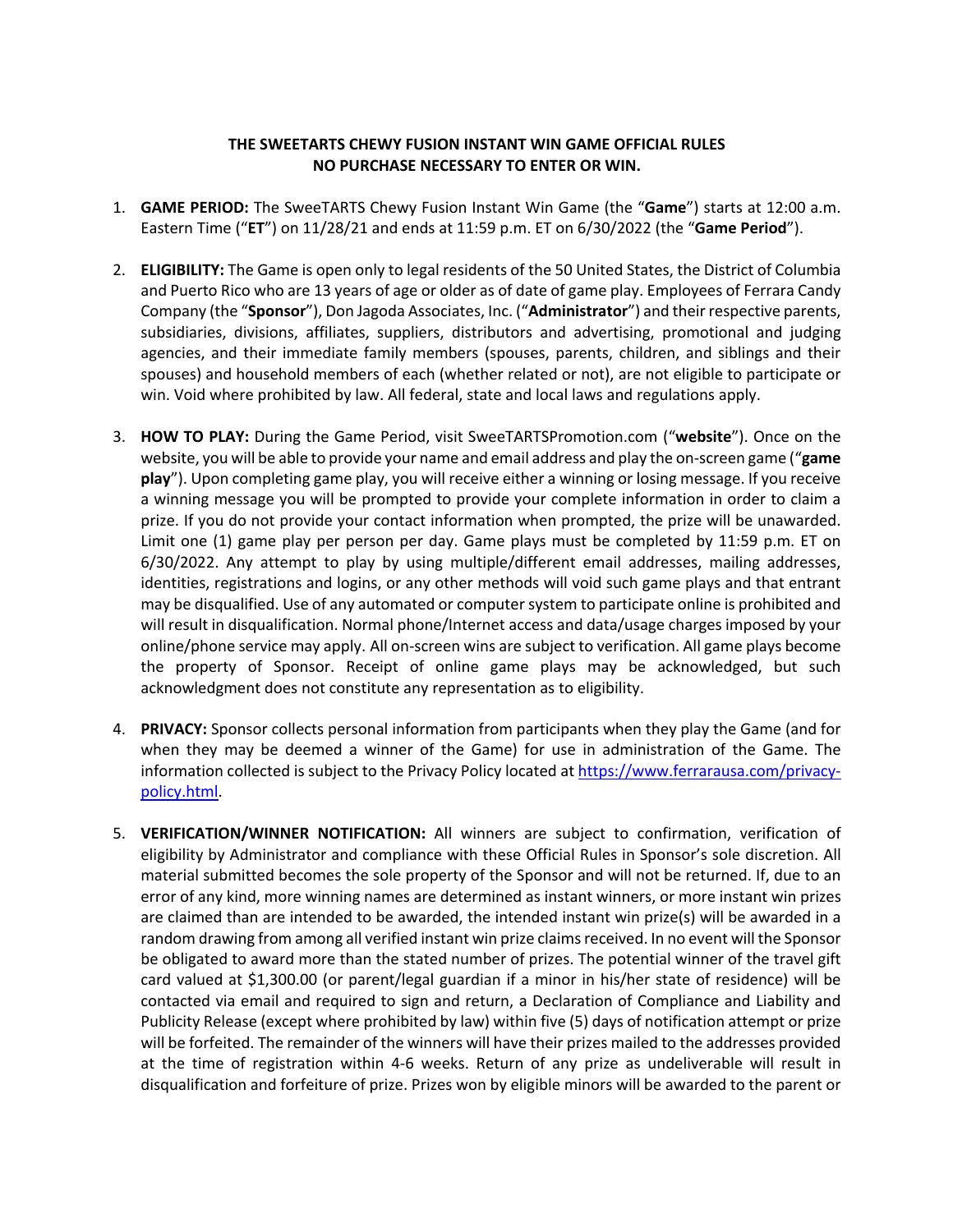legal guardian. Potential winners are subject to verification by Sponsor and/or Sponsor's designated agents, whose decisions are final and BINDING IN ALL MATTERS RELATED TO THE PROMOTION.

| Prize                  | <b>Quantity</b> | <b>ARV</b> | Odds of Winning |
|------------------------|-----------------|------------|-----------------|
| A SweeTARTS prize      | 154             | \$2.86     | 1:295           |
| pack                   |                 |            |                 |
| A Sponsor specified    | 24              | \$100.00   | 1:1,875         |
| homeshare gift card    |                 |            |                 |
| An instant camera gift | 11              | \$139.99   | 1:4,095         |
| set                    |                 |            |                 |
| A mini game console    | 10              | \$179.99   | 1:4,090         |
| A Sponsor specified    |                 | \$1,300.00 | 1:45,000        |
| travel gift card       |                 |            |                 |

## 6. **PRIZES AND APPROXIMATE RETAIL VALUES ("ARV"):**

All odds of winning a prize are approximate. Any unclaimed prizes will not be awarded. Prizes are nontransferable, non-assignable, and no substitution or cash redemption is allowed, except that Sponsor reserves the right to award an alternate prize of equal or greater value if advertised prizes are unavailable. The ARV of any prize listed is subject to price fluctuations in the consumer marketplace based on, among other things, any gap in time between the date the ARV is estimated for purposes of these Official Rules, and the date the prize is awarded or redeemed. If the actual purchase price of a prize is less than the ARV stated herein, the prize winner will NOT be entitled to a check, cash or other form of payment for the price difference. Separate gift card terms and conditions apply. Winners are responsible for all taxes relating to the prize, if applicable. Limit one (1) prize per person.

7. **GENERAL RULES:** Incomplete, corrupted, mistranscribed or untimely game plays are void and will be disqualified. Sponsor and Administrator are not responsible for lost, late, incomplete, damaged or misdirected game plays/winner notification documents; lost, interrupted, or unavailable network, server, or other connections; or miscommunications, computer or software malfunctions, telephone transmission problems, technical failures, garbled transmissions, damage to a user's computer/phone equipment (software or hardware), or other errors or malfunctions of any kind, whether human, mechanical, electronic or otherwise. Proof of game play will not be deemed to be proof of receipt by Sponsor. In the event of a dispute as to the identity of an entrant, the authorized account holder of the email address used to register will be deemed to be the entrant. "Authorized account holder" of an email address is the natural person in whose name the email address has been issued. Sponsor reserves the right to cancel, suspend and/or modify the Game, or any part of it, if any fraud, technical failures or any other factor beyond Sponsor's reasonable control impairs the integrity or proper functioning of the Game, as determined by Sponsor in its sole discretion, and in the event of cancellation, all claimed prizes will be awarded prior to cancellation and the remainder will go unawarded. Sponsor's failure to enforce any term of these Official Rules shall not constitute a waiver of that provision. WARNING: ANY ATTEMPT BY AN ENTRANT OR ANY OTHER INDIVIDUAL TO DELIBERATELY DAMAGE ANY WEBSITE ASSOCIATED WITH THIS GAME OR UNDERMINE THE LEGITIMATE OPERATION OF THE PROMOTION MAY BE A VIOLATION OF CRIMINAL AND CIVIL LAW; SHOULD ANY SUCH ATTEMPT BE MADE, SPONSOR RESERVES THE RIGHT TO PROSECUTE AND SEEK DAMAGES FROM ANY SUCH PERSON TO THE FULLEST EXTENT PERMITTED BY LAW. Sponsor reserves